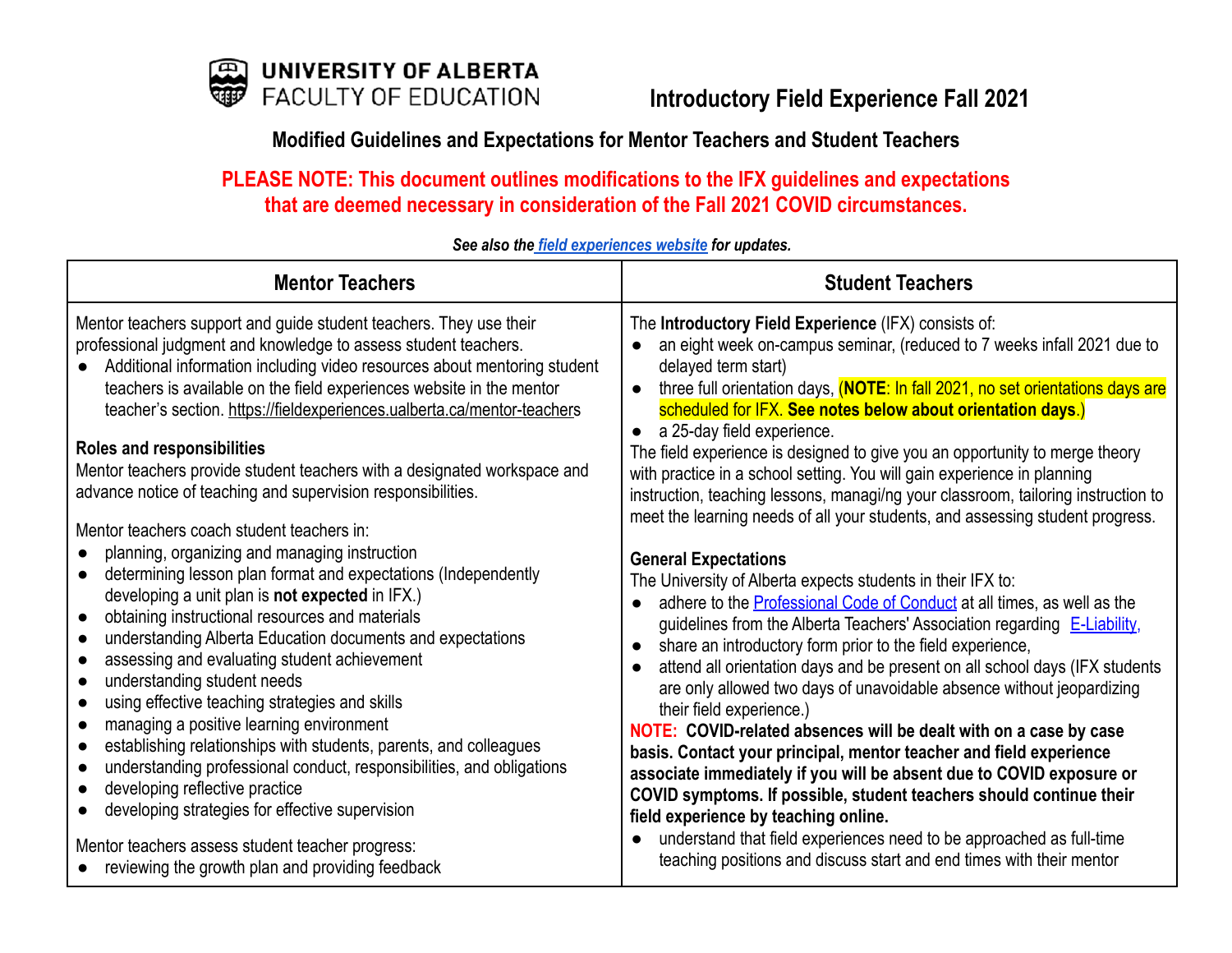- preparing the final assessment in collaboration with the student teacher
- sharing the assessment with the zone field experience associate

### **Supporting Student Teachers**

**NOTE: COVID-related absences will be dealt with on a case by case basis. If possible, student teachers should continue their field experience by teaching online. Contact your field experience associate immediately with any concerns.**

*NOTE: For this term, extra-curricular involvement is not expected for student teachers.* **However, if out-of-class activities are taking place in your school, we encourage student teachers to become involved, if possible.**

● *Extra-curricular involvement should not preclude the importance of classroom teaching.*

**NOTE:** IFX student teachers should assume responsibility for 0.5 FTE by the midpoint of the field experience, **understanding that this may be at a different point depending on individual circumstances,** and that teaching time can be a combination of independent teaching, co-teaching and team teaching with mentor teachers.

# **Providing Feedback to Student Teachers**

A mentor teacher's feedback is critical to a student teacher's success.

- Feedback is most meaningful when there is an atmosphere of positive collegiality.
- Provide regular **verbal and written** feedback.
- Feedback should be **descriptive** and **specific**. Be clear about what the student teacher is doing well, as well as areas requiring improvement.
- Feedback should be based on the competencies and indicators described in the TQS.
- Mentors should expect to see the student teacher apply feedback.
- Be careful not to overwhelm the student teacher with too much feedback at once. Focus on one area at a time, building to a comprehensive assessment at the end of the field experience.
- Based on feedback received throughout the field experience, student teachers should be well aware of strengths and weaknesses indicated on the final assessment document.

teacher (typically 8:00 AM - 4:00 PM. Be flexible and agreeable to times outside of this depending on supervision duties, parent teacher conferences and other school activities.

- prepare detailed plans for all lessons in a timely fashion,
- engage in reflective conversations with the mentor teacher,
- attend all meetings initiated by mentor teacher and/or FEA,
- contribute to an extra-curricular activity within the school community,

*NOTE: For this term, extra-curricular involvement is not expected for student teachers.* **However, if out-of-class activities are taking place in your school, we encourage student teachers to become involved, if possible.**

- assume responsibility for 0.5 FTE (full-time equivalent) by the midpoint of the field experience, **understanding that this may be at a different point depending on individual circumstances,**
- teaching time can be a combination of independent teaching, co-teaching and team teaching with their mentor teacher.
- **Note**: In IFX, two student teachers may be placed with one mentor teacher. If you are placed with another student teacher, make every effort to work collaboratively with your student teacher colleague.

# **IFX Seminar**

This seminar was developed to support student teachers as they prepare to begin their introductory field experience (IFX). The seminar is intended to provide students an opportunity to connect the content of their education coursework with the expectations for the IFX, with an emphasis on managing the learning environment.

● Students meet once a week with a field experience associate (FEA) for a two-hour block in the weeks leading up to their field placement. Students are expected to actively participate in all activities and attend every class. Additional expectations may include about an hour of on-line reading and viewing each week along with related assignments.

# **Extracurricular Involvement and Supervision**

● It is the University of Alberta's expectation that student teachers become involved in the culture and community of their placement school, acknowledging that teachers play important roles beyond the four walls of the classroom.

*NOTE: For this term, extra-curricular involvement is not expected for student teachers.* **However, if out-of-class activities are taking place in**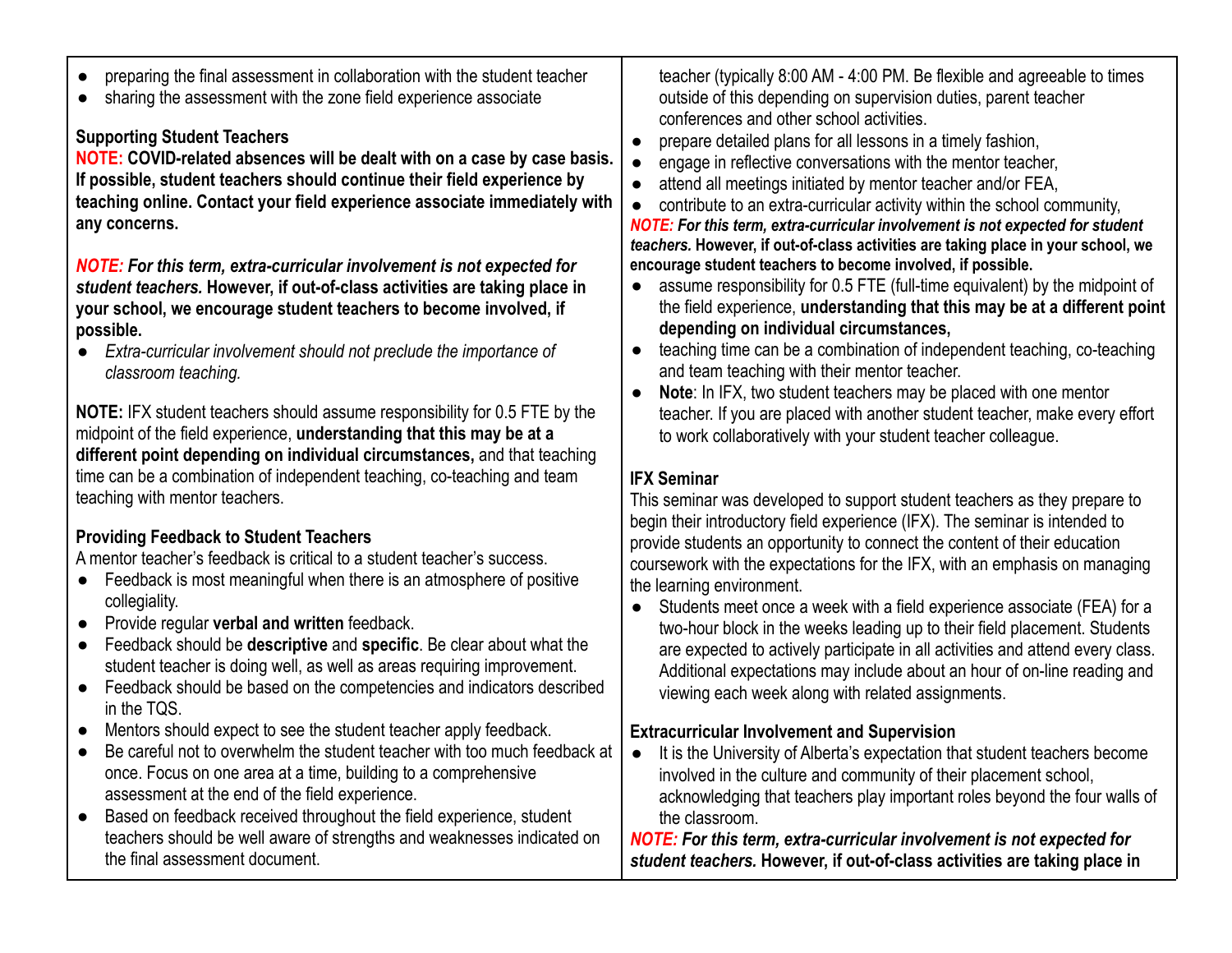| Potential questions to ask student teachers to support their reflective<br>process can be found on the field experiences website.<br><b>Assessing IFX Student Teachers</b><br>The IFX final assessment document identifies areas of strength and areas for<br>growth to assist student teachers in being successful in their AFX placements.<br>The final assessment form can be found on the field experiences website<br>under the Forms/Mentor Teacher tab.<br>Feedback provided throughout the field experience should be considered<br>when completing the final assessment.<br>Use the Suggested Language to Support Student Teacher<br>Development document (under the Forms/ Mentor Teacher tab. | your school, we encourage student teachers to become involved, if<br>possible.<br>Extra-curricular involvement should not preclude the importance of<br>classroom teaching.<br>In IFX, you will be expected to participate in an activity as opposed to lead<br>$\bullet$<br>it. For example, you might assist in the organization of a school concert or<br>assembly or you might support the coach of a sports activity.<br>Supervision of students during non-instructional time is another<br>$\bullet$<br>important facet of a teacher's role. It is important that you assume some<br>responsibility for supervision. While you may be supervising<br>independently, your mentor teacher should always be readily available for<br>assistance should some difficulty arise |
|----------------------------------------------------------------------------------------------------------------------------------------------------------------------------------------------------------------------------------------------------------------------------------------------------------------------------------------------------------------------------------------------------------------------------------------------------------------------------------------------------------------------------------------------------------------------------------------------------------------------------------------------------------------------------------------------------------|----------------------------------------------------------------------------------------------------------------------------------------------------------------------------------------------------------------------------------------------------------------------------------------------------------------------------------------------------------------------------------------------------------------------------------------------------------------------------------------------------------------------------------------------------------------------------------------------------------------------------------------------------------------------------------------------------------------------------------------------------------------------------------|
|                                                                                                                                                                                                                                                                                                                                                                                                                                                                                                                                                                                                                                                                                                          | <b>Field Experience Guide</b><br>Students entering a field experience are most successful when they take a<br>proactive approach and an active role to meet the universal expectations<br>required. The <b>Field Experience Guide</b> helps to remind students about the<br>expectations of the field experience, how to exhibit professionalism, and foster<br>healthy relationships with their mentor teacher, students, and school<br>community. These expectations are covered during the IFX seminar.                                                                                                                                                                                                                                                                       |

#### **Dealing with Problems**

Student teachers and mentor teachers should begin by discussing the problem with each other. If it cannot be resolved at that level, contact your zone field experience associate.

#### **[Notification of Concern](https://fieldexperiences.ualberta.ca/mentor-teachers#notification-of-concern)**

While all of our student teachers are developing as professionals and can be expected to require regular support and feedback, occasionally student teachers do not progress as expected and may fail to address the weaknesses in their performance as identified by their mentor teachers.

- If a mentor teacher feels that this puts a student teacher at risk of *not receiving credit for the course or of receiving a poor final assessment,* the mentor teacher should issue a *Notification of Concern* (NOC).
- **Note: If a mentor teacher is considering a Notification of Concern, they should contact the zone field experience associate as soon as possible.**
- The NOC helps to identify and emphasize for student teachers the areas requiring improvement. It also establishes a plan and a timeline to deal with areas of significant weakness.
- Typically the NOC is administered in cases where persistent problems have not been addressed, despite sufficient feedback from the mentor teacher..
- While serious, the document is not intended to be punitive, and should focus on the improvements required to be successful.
- More information about dealing with problems is available on the field experiences website in the student teachers and mentor teachers sections.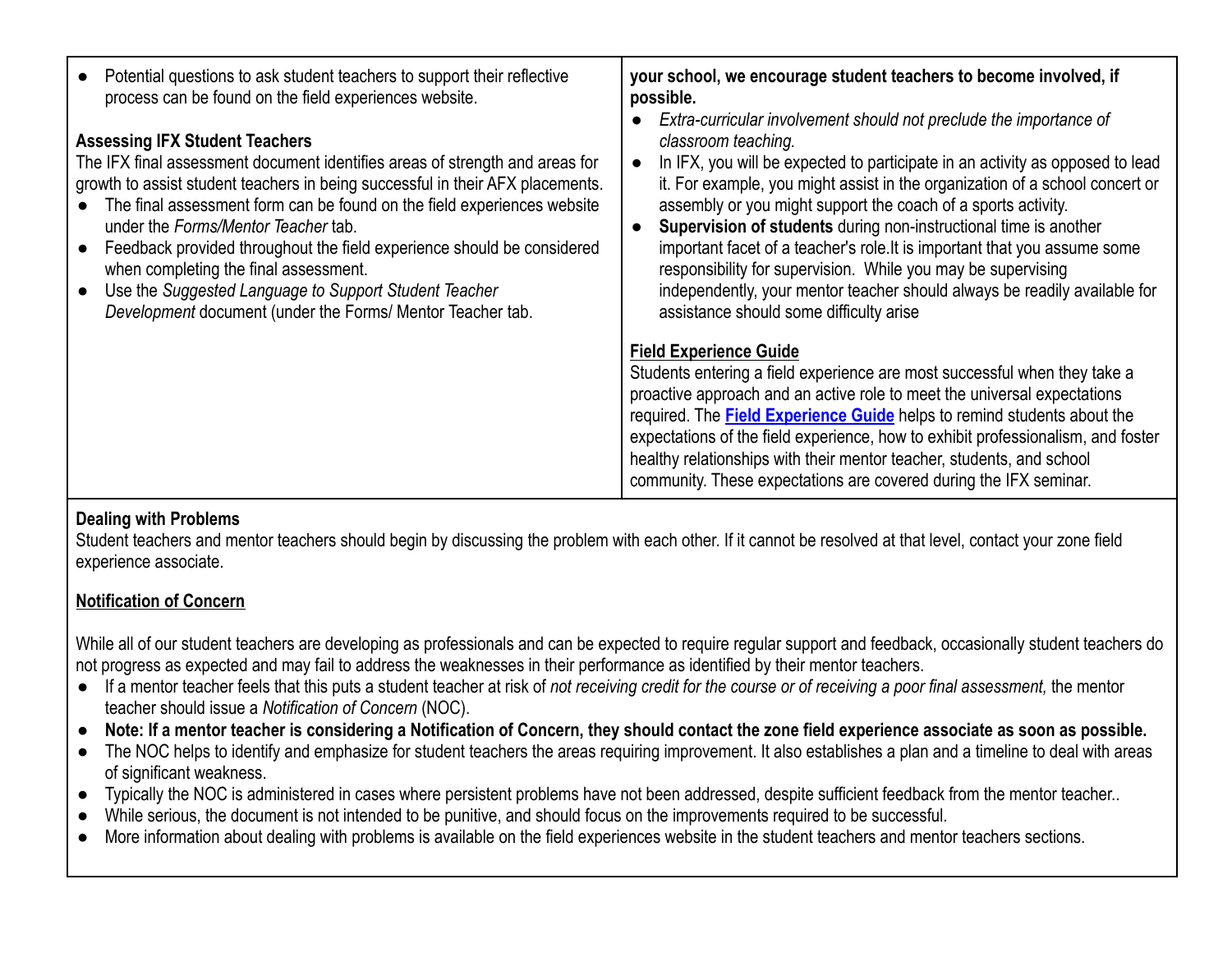# **IFX Timeline - Mentor Teachers**

**COVID NOTE: The IFX dates on the "Dates by District" document are flexible. As circumstances warrant, extensions beyond the published district end date are possible.**

# **Prior to the Arrival of the Student Teachers**

- **Review the information for mentors on the [website](https://fieldexperiences.ualberta.ca/home/).**
- Review and respond to the student teacher's introductory form.
- Discuss the role of student teachers with your students.
- Arrange to provide student teachers with class lists (with pictures if possible), timetables, seating plans, school handbook, attendance and emergency plan procedures, and student accommodations.
- Provide student teachers with a work space.
- Consider how student teachers will submit student grades.

### **Orientation Days** (Dates for this term:

#### *Fall 2021 - IFX orientation days - No set days are scheduled this term; students and mentor teachers may arrange mutually convenient times (2-3 days recommended) prior to November 1 start date.*

Orientation days are intended to assist student teachers to learn about and become comfortable with their school community. .

Things to consider:

- Have student teachers introduce themselves to the class, and perhaps lead a short activity.
- Encourage student teachers to be **engaged and actively involved** in classroom activities and building relationships with students.
- Give information about planned teaching assignments for your student teacher.
- Support student teachers in becoming familiar with available resources

# Days 1-5 (Wk. 1) Guidelines (Dates for this term:

- Have student teachers assist with individual or small groups of students.
- Allow student teachers to observe you teach a variety of lessons.
- Engage in reflective conservations with your student teacher.
- Assist student teachers with gathering materials for teaching, (program of studies, resources, information about students, etc.)
- Discuss and agree upon lesson plan format and expectations, including when your student teacher should submit their lesson plan to you.
- Support your student teacher in planning and delivering **single lessons.**

**IFX Timeline - Student Teachers COVID NOTE: The IFX dates on the "Dates by District" document are flexible. As circumstances warrant, extensions beyond the published district end date are possible.**

### **Before My Field Experience Introductory and Emergency Contacts Form**

The introductory form is used in several ways.

- It serves as a way for school coordinators and mentor teachers to gain background knowledge about student teachers.
- At the elementary level, students are often placed with a mentor teacher based on the interests and experiences indicated on the form.
- Emergency contact and medical alert information are also included on the form.

Introductory forms are shared with:

- Secondary: School coordinator, mentor teacher and zone FEA.
- Elementary: School coordinator (and mentor teacher, if known) and zone FEA.

#### **Orientation Days** (Dates for this term:

#### *Fall 2021 - IFX orientation days - No set days are scheduled this term; please arrange with your mentor for mutually convenient times (2-3 days recommended) prior to November 1 start date.*

Orientation days are intended for student teachers to familiarize themselves with their school community and begin to establish relationships with students, mentor teachers and school staff.

#### Days 1-5 (Wk. 1) Guidelines (Dates for this term:

- Observe your mentor teacher teaching a variety of lessons.
- Discuss with the school coordinator and/or mentor teacher regarding the possibility of observing in other classrooms.
- Assist with individual or small groups of students.
- Gather materials for teaching, i.e. programs of study, resources, information about students, and assessment strategies.
- Discuss your planning and teaching with your mentor teacher, including lesson plan format and expectations.
- With the support of your mentor teacher, begin to plan and deliver **single lessons.**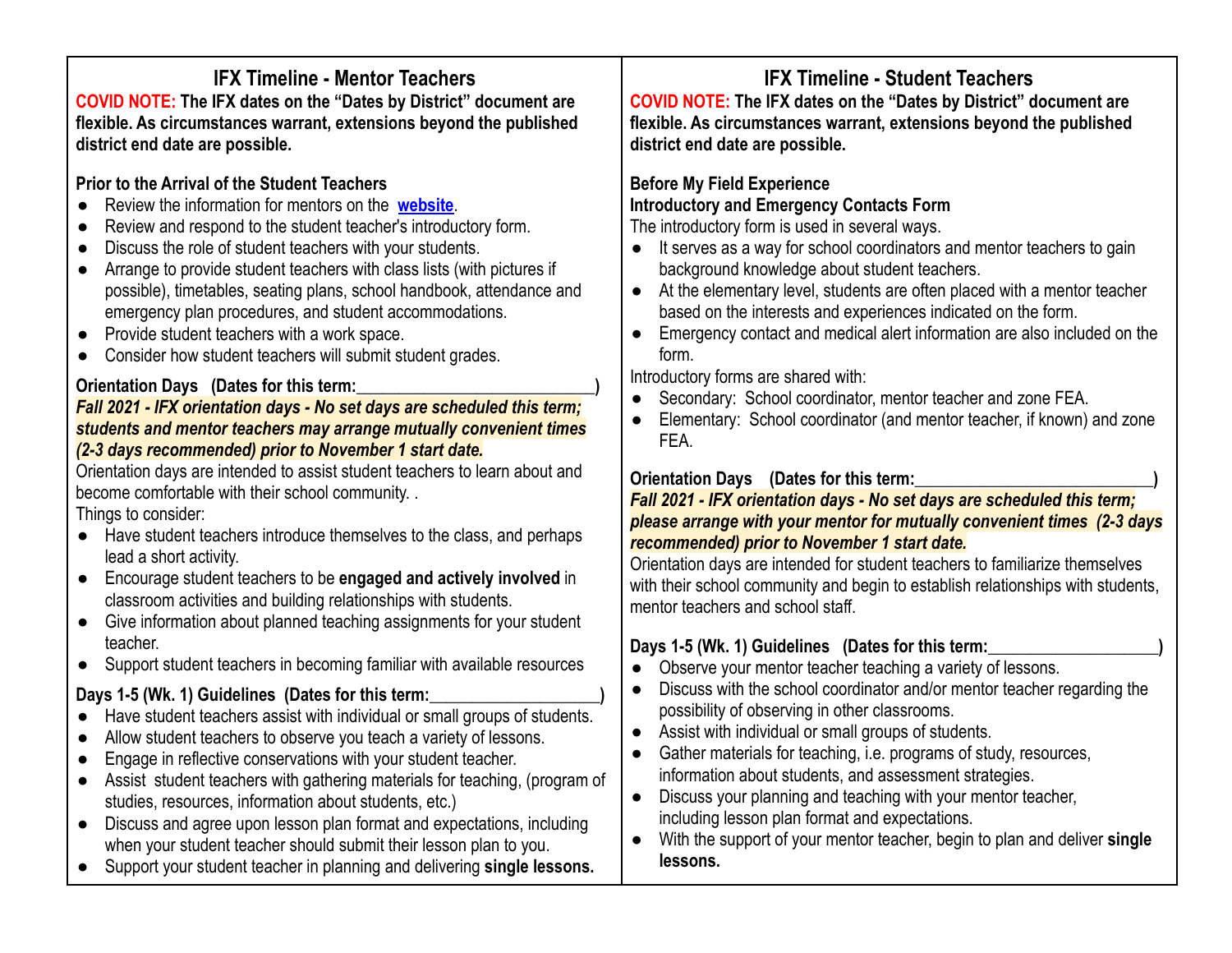| Provide feedback prior to and after they deliver their lessons.<br>Ensure student teachers assist with supervision.<br>Allow student teachers to observe in other classes, if possible.<br>Contact your zone field experience associate if you have any concerns.                                                                                                                                                                                                                                                                                                                                                                                                                                                                                                                                                                                                                                                                                                                                                                                                                                                                                                                                                                                                                                                                                                                                                                                                                                                                                                                                                                                                                                                    | Engage in reflective conversations with the mentor teacher.<br>Assist your mentor teacher with supervision.<br>Contact your zone field experience associate if you have any concerns.                                                                                                                                                                                                                                                                                                                                                                                                                                                                                                                                                                                                                                                                                                                                                                                                                                                                                                                                                                                                                                                                                                                                                                                                                                                                                                                                                                                                                                                                                                              |
|----------------------------------------------------------------------------------------------------------------------------------------------------------------------------------------------------------------------------------------------------------------------------------------------------------------------------------------------------------------------------------------------------------------------------------------------------------------------------------------------------------------------------------------------------------------------------------------------------------------------------------------------------------------------------------------------------------------------------------------------------------------------------------------------------------------------------------------------------------------------------------------------------------------------------------------------------------------------------------------------------------------------------------------------------------------------------------------------------------------------------------------------------------------------------------------------------------------------------------------------------------------------------------------------------------------------------------------------------------------------------------------------------------------------------------------------------------------------------------------------------------------------------------------------------------------------------------------------------------------------------------------------------------------------------------------------------------------------|----------------------------------------------------------------------------------------------------------------------------------------------------------------------------------------------------------------------------------------------------------------------------------------------------------------------------------------------------------------------------------------------------------------------------------------------------------------------------------------------------------------------------------------------------------------------------------------------------------------------------------------------------------------------------------------------------------------------------------------------------------------------------------------------------------------------------------------------------------------------------------------------------------------------------------------------------------------------------------------------------------------------------------------------------------------------------------------------------------------------------------------------------------------------------------------------------------------------------------------------------------------------------------------------------------------------------------------------------------------------------------------------------------------------------------------------------------------------------------------------------------------------------------------------------------------------------------------------------------------------------------------------------------------------------------------------------|
| Days 6-10 (Wk. 2) Guidelines (Dates for this term:<br>Continue with existing guidelines/expectations, and in addition:<br>Increase teaching time of student teachers to at least 0.25 FTE. With your<br>support, have them take on responsibility for planning, preparing, and<br>delivering lessons. Teaching time can be a combination of independent<br>teaching, co-teaching and team teaching with the mentor teacher.<br>Provide feedback to support student teachers prior to and after they deliver<br>their lessons.<br>Support student teachers with the development of their growth plan.<br>Growth plans should be discussed and completed by the end of day 10.<br>Issue a Notification of Concern if warranted. Ideally, a NOC would be<br>issued prior to the 50% withdrawal deadline.<br>Contact your zone field experience associate if you have any concerns.<br>Days 11-15 (Wk. 3) Guidelines (Dates for this term:<br>Continue with existing guidelines/expectations, and in addition:<br>Gradually have student teachers assume responsibility for 0.5 FTE of your<br>teaching load by the end of day 15. Teaching time can be a combination of<br>independent teaching, co-teaching and team teaching with the mentor<br>teacher.<br>Allow student teachers to assume the responsibility of teaching<br>independently. Be readily available to them.<br>Contact your zone field experience associate if you have any concerns.<br>Days 16-20 (Wk. 4) Guidelines (Dates for this term:<br>Continue with existing guidelines/expectations., and in addition:<br>Ensure student teachers maintain a minimum of 0.5 FTE.<br>Contact your zone field experience associate if you have any concerns. | Days 6-10 (Wk. 2) Guidelines (Dates for this term:<br>Continue with existing guidelines/expectations, and in addition:<br>Increase teaching time to at least 25% by day 10. You are responsible for<br>planning, preparing, and delivering lessons. Teaching time can be a<br>combination of independent teaching, co-teaching and team teaching with<br>your mentor teacher.<br>Seek support from your mentor teacher as needed.<br>Share your lesson plans with your mentor teacher at least 24 hours in<br>advance or as requested by your mentor teacher. This allows your mentor<br>teacher to give you feedback.<br>Work on your professional growth plan. This document requires<br>collaboration between you and your mentor teacher. Your professional<br>growth plan is expected to be submitted to your mentor teacher by the end<br>of day 10, and then shared with your zone FEA.<br>Contact your zone field experience associate if you have any concerns.<br>Days 11-15 (Wk. 3) Guidelines (Dates for this term:<br>Continue with existing guidelines/expectations, and in addition:.<br>Assume responsibility for 50% teaching time by the end of day 15.<br>Teaching time can be a combination of independent teaching, co-teaching<br>and team teaching with your mentor teacher.<br>Contact your zone field experience associate if you have any concerns.<br>Days 16-20 (Wk. 4) Guidelines (Dates for this term:<br>Continue with existing guidelines/expectations, and in addition:.<br>Maintain responsibility for a minimum of 50% teaching time. Teaching time<br>can be a combination of independent teaching, co-teaching and team<br>teaching with your mentor teacher. |
| Days 21-25 (Wk. 5) Guidelines (Dates for this term:<br>Gradually resume control of your teaching assignment.<br>Ensure student teachers hand in graded student work, and all resources<br>and school materials that have been borrowed.                                                                                                                                                                                                                                                                                                                                                                                                                                                                                                                                                                                                                                                                                                                                                                                                                                                                                                                                                                                                                                                                                                                                                                                                                                                                                                                                                                                                                                                                              | Contact your zone field experience associate if you have any concerns.<br>Days 21-25 (Wk. 5) Guidelines (Dates for this term:<br>Gradually return the class to the control of the mentor teacher.<br>Ensure student work is graded and returned.<br>Return school materials and resources.                                                                                                                                                                                                                                                                                                                                                                                                                                                                                                                                                                                                                                                                                                                                                                                                                                                                                                                                                                                                                                                                                                                                                                                                                                                                                                                                                                                                         |